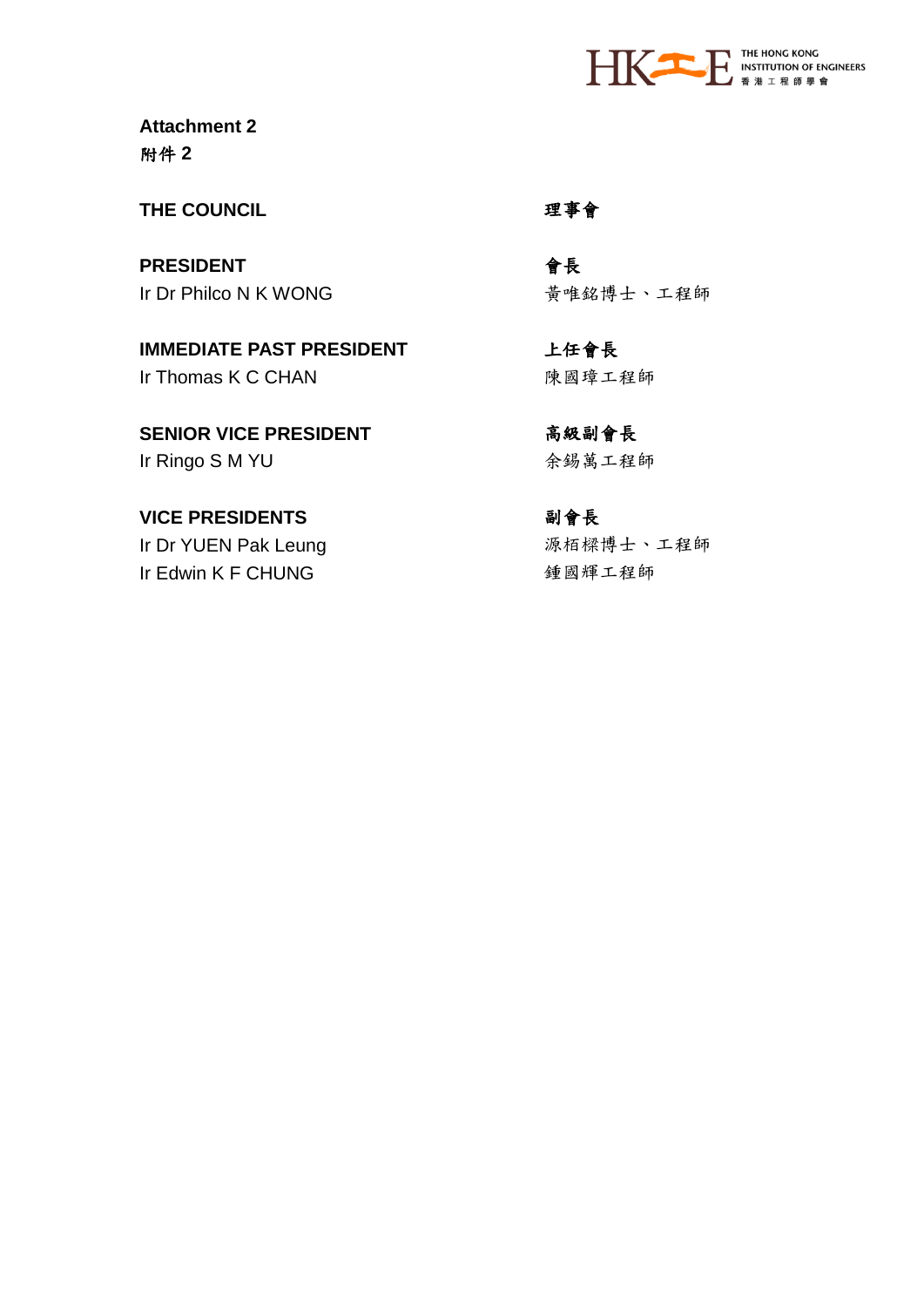

## **ELECTED ORDINARY MEMBERS** 理事**(**會員大會推選的**)**

Ir Richard C W CHAN わからのことをつける 陳志偉工程師 Ir CHAN Siu Hung またはない こころ 東紹雄工程師 Ir Francis C Y CHENG **Warehouse Setting Struck C** Service Struck that **Warehouse Struck** and Service Struck and S Ir CHFNG Tim **the contract of the contract of the contract of the contract of the contract of the contract of th** Ir CHENG Ting Ning 鄭定寧工程師 Ir Jovian M C CHEUNG 張敏婕工程師 Ir Alice K T CHOW Black Service Service K T CHOW Ir Prof Adam S C CHOY または、 薬少聰教授、工程師 Ir KONG Shui Sun カランド こうしょう エンスティック エンストランド こうしょう こうしょう こうしょう エンストランド こうしょう じょうかい こうしょう しょうしょう しょうしょう Ir Prof LAM Cheuk Fung 林卓峯教授、工程師 Ir Thomas M Y LAU 2007 2008 2009 2009 2014 30 10:00:00 10:00:00 10:00:00 10:00:00 10:00:00 10:00:00 10:00:00:0 Ir Dr LEE Chi Hong 李志康博士、工程師 Ir Victor K Y LO **Contract Contract Contract Contract Contract** 盧敬賢工程師 Ir LO Pak Cheong またはない こうしょう 直柏昌工程師 Ir Bobby M T NG スポイント アンチェンス 呉孟冬工程師 Ir Dr Derrick Y B PANG 彭一邦博士、工程師 Ir Albert A Ray TAM **bert A Ray TAM** and the set of the set of the set of the set of the set of the set of the s Ir TSANG Sau Kit **book**and the set of the set of the set of the set of the set of the set of the set of the set of the set of the set of the set of the set of the set of the set of the set of the set of the set of the se Ir WONG Sek Cheung カランド エ錫章工程師 Ir Jenny F YEUNG またはない お願い 揚暉工程師

## **COUNCIL MEMBERS (DIVISION)** 理事**(**分部推選的**)**

Ir Aaron BOK Kwok Ming **butter of the State State Assembly** ト國明工程師 Ir CHAK Chi Kin インピューティング アイディング おおやし おおし おおところ 星志堅工程師 Ir Henry N S CHEUNG またはない かいかく 張年生工程師 Ir Prof Joseph W J CHI またはない のから 威務堅教授、工程師 Ir CHU Yim Kwong 朱琰光工程師 Ir Danny H Y HO **hour beautiful as a contract of the first** 何浩然工程師 Ir HO Sau Chiu 何守昭工程師 Ir IP Tat Yan 2007 2008 2009 2009 2009 2009 葉達仁工程師 Ir Steven K H LAI 2008年 - 2009年 - 2009年 - 2010年 - 2010年 - 2010年 - 2010年 - 2010年 - 2010年 - 2010年 - 20 Ir Prof William H K LAM **William H K LAM K A WILLIAM** Ir Dr LAU Chi Keung またはちゃっと 割志強博士、工程師 Ir Gilbert K C LAW 羅淦昌工程師 Ir LI Kwok Keung **Communist Communist Communist Communist A** 國強工程師 Ir Prof Louis F S LOCK 楽法成教授、工程師